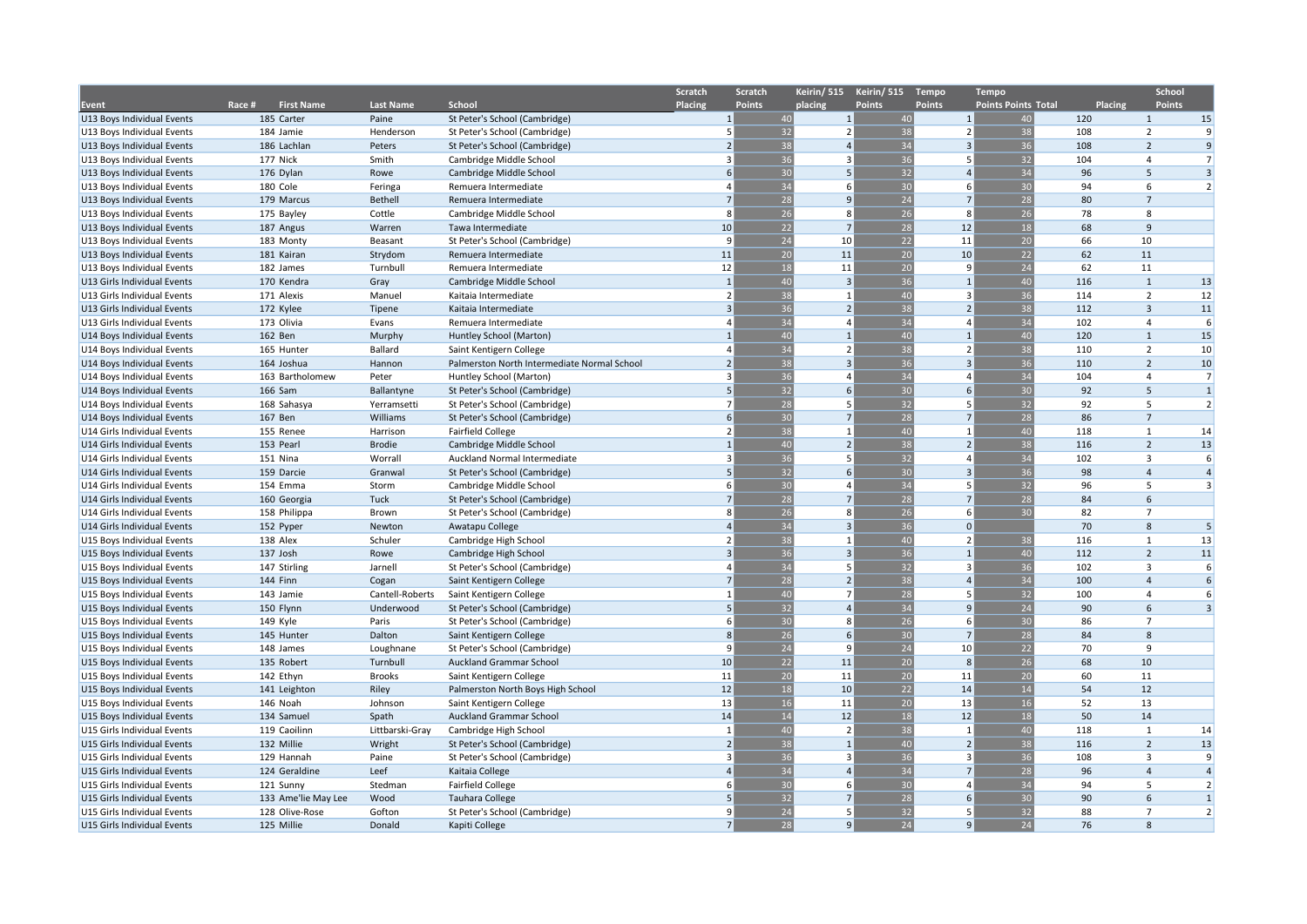| U15 Girls Individual Events                              | 131 Gaby     | Taylor         | St Peter's School (Cambridge)        | 8              | 26           | 8               | 26              | 10 <sup>1</sup>         | 22              | 74             | 9                       |                |
|----------------------------------------------------------|--------------|----------------|--------------------------------------|----------------|--------------|-----------------|-----------------|-------------------------|-----------------|----------------|-------------------------|----------------|
| U15 Girls Individual Events                              | 120 Maddison | Rush           | Epsom Girls Grammar School           | 10             | 22           | 10              | 22              | 8                       | 26              | 70             | 10                      |                |
| U15 Girls Individual Events                              | 118 Danielle | D'Ath          | Cambridge High School                | 11             | 20           | 9               | 24              | 12                      | 18              | 62             | 11                      |                |
| U15 Girls Individual Events                              | 130 Boh      | Ritchie        | St Peter's School (Cambridge)        | 12             | 18           | 9               | 24              | 13                      | 16              | 58             | 12                      |                |
| U15 Girls Individual Events                              | 116 Sienna   | Lushkott       | Baradene College of the Sacred Heart | $\mathbf 0$    |              | 10              | 22              | 11                      | 20              | 42             | 13                      |                |
| U16 Boys Individual Events                               | 90 Nate      | <b>Boness</b>  | Auckland Grammar School              | $\overline{1}$ | 40           | $\overline{1}$  | 40              | $\overline{2}$          | 38              | 118            | $\mathbf{1}$            | 14             |
| U16 Boys Individual Events                               | 109 Ryan     | Hansen         | St Peter's School (Cambridge)        | 3              | 36           | $\overline{2}$  | 38              | $\overline{1}$          | 40              | 114            | $\overline{2}$          | 12             |
| U16 Boys Individual Events                               | 111 Frankie  | Wright         | St Peter's School (Cambridge)        | $\overline{2}$ | 38           | $\overline{3}$  | 36              | $\overline{3}$          | 36              | 110            | $\overline{\mathbf{3}}$ | $10\,$         |
| U16 Boys Individual Events                               | 108 Kane     | Foster         | St Peter's School (Cambridge)        | 5              | 32           | 5               | 32              | $\mathbf{4}$            | 34              | 98             | $\overline{4}$          | $\overline{4}$ |
| U16 Boys Individual Events                               | 89 Lucas     | Bhimy          | <b>Auckland Grammar School</b>       | $\overline{4}$ | 34           | 6               | 30              | 5                       | 32              | 96             | 5                       | $\overline{3}$ |
| U16 Boys Individual Events                               | 96 Ethan     | Hart           | Cambridge High School                | 13             | 16           | $\overline{4}$  | 34              | $\overline{7}$          | 28              | 78             | 6                       | $\overline{2}$ |
| U16 Boys Individual Events                               | 95 Jack      | Eva            | Cambridge High School                | 9              | 24           | 10              | 22              | 6                       | 30              | 76             | $\overline{7}$          |                |
| U16 Boys Individual Events                               | 100 Harrison | Craw           | Palmerston North Boys High School    | $\overline{7}$ | 28           | $\overline{7}$  | 28              | 12                      | 18              | 74             | 8                       |                |
| U16 Boys Individual Events                               | 110 Luka     | Moran          | St Peter's School (Cambridge)        | 6              | 30           | 10              | 22              | 13                      | 16              | 68             | 9                       |                |
| U16 Boys Individual Events                               | 94 Zane      | Wyllie         | Auckland Grammar School              | 12             | 18           | 10 <sup>1</sup> | 22              | 9                       | $\overline{24}$ | 64             | 10                      |                |
| U16 Boys Individual Events                               | 102 Jack     | Norden         | Sacred Heart College (Akld)          | 10             | 22           | 11              | 20              | 10                      | 22              | 64             | 10                      |                |
| U16 Boys Individual Events                               | 112 Ben      | Bowen          | Takapuna Grammar School              | 14             | 14           | 10              | 22              | 8                       | 26              | 62             | 12                      |                |
|                                                          | 93 Christian | Scarlett       | Auckland Grammar School              | 15             | 12           | 11              | 20              | 11                      | $\overline{20}$ | 52             | 13                      |                |
| U16 Boys Individual Events<br>U16 Boys Individual Events | 101 Ta       | Craw           | Palmerston North Boys High School    | 8              | 26           | 8               | 26              |                         |                 | 52             | 13                      |                |
|                                                          |              |                |                                      | 16             | 10           | 11              |                 |                         |                 | 44             | 15                      |                |
| U16 Boys Individual Events                               | 92 Bernard   | Pawson         | <b>Auckland Grammar School</b>       |                |              | $\mathbf{q}$    | 20              | 14                      | 14              | 44             |                         |                |
| U16 Boys Individual Events                               | 104 Benjamin | Stewart        | Saint Kentigern College              | 17<br>16       | -8<br>10     | 11              | 24              | 15                      | 12              |                | 15                      |                |
| U16 Boys Individual Events                               | 99 Alex      | Foden          | <b>Onslow College</b>                |                |              |                 | 20              | 16                      | 10              | 40             | 17                      |                |
| U16 Boys Individual Events                               | 107 Gus      | Challis        | St Peter's School (Cambridge)        | 17             | $\mathbf{8}$ | 10              | 22              | 17                      |                 | 38             | 18                      |                |
| U16 Boys Individual Events                               | 113 Jack     | Gerken         | Takapuna Grammar School              | 18             | 6            | 10              | 22              | 18                      |                 | 34             | 19                      |                |
| U16 Boys Individual Events                               | 91 Quinn     | Gardiner-Hall  | Auckland Grammar School              | 11             | 20           |                 |                 |                         |                 | 20             | 20                      |                |
| U16 Boys Individual Events                               | 114 Dan      | McClune        | Takapuna Grammar School              | 18             |              |                 |                 |                         |                 | 6              | 21                      |                |
| U16 Boys Individual Events                               | 115 Edward   | Sims           | Westlake Boys High School            | 19             |              |                 |                 |                         |                 | $\overline{A}$ | 22                      |                |
| U16 Girls Individual Events                              | 88 Mackenzie | Barnett        | Waikato Diocesan School              | $\overline{1}$ | 40           | 2               | 38              | $\mathbf{1}$            | 40              | 118            | $\mathbf{1}$            | 14             |
| U16 Girls Individual Events                              | 86 Jodie     | Blackwood      | Takapuna Grammar School              | $\overline{2}$ | 38           | $\mathbf{1}$    | 40              | $\overline{2}$          | 38              | 116            | $\overline{2}$          | 13             |
| U16 Girls Individual Events                              | 77 Georgia   | Mitchell       | Cambridge High School                | $\overline{3}$ | 36           | $\overline{4}$  | 34              | $\overline{\mathbf{3}}$ | $\overline{36}$ | 106            | $\overline{3}$          | 8              |
| U16 Girls Individual Events                              | 80 Ava       | Maddison       | Epsom Girls Grammar School           | 4              | 34           | $\overline{3}$  | 36              | $\Delta$                | 34              | 104            | $\overline{4}$          | $\overline{7}$ |
| U16 Girls Individual Events                              | 75 Sophia    | Hyland         | Baradene College of the Sacred Heart | 10             | 22           | 5               | 32              | 5                       | 32              | 86             | 5                       | $\overline{2}$ |
| U16 Girls Individual Events                              | 79 Leila     | Daniels        | Epsom Girls Grammar School           | $\overline{7}$ | 28           | $\overline{7}$  | 28              | $\overline{7}$          | 28              | 84             | 6                       |                |
| U16 Girls Individual Events                              | 83 Madeline  | <b>Ballard</b> | Saint Kentigern College              | 8              | 26           | $\mathbf{8}$    | 26              | $\mathbf{R}$            | 26              | 78             | $\overline{7}$          |                |
| U16 Girls Individual Events                              | 82 Elena     | Worrall        | Epsom Girls Grammar School           | 9              | 24           | 6               | 30              | 9                       | 24              | 78             | $\overline{7}$          |                |
| U16 Girls Individual Events                              | 76 Caitlin   | Cotter         | Cambridge High School                | 6              | 30           | 9               | 24              | 10                      | 22              | 76             | 9                       |                |
| U16 Girls Individual Events                              | 81 Hannah    | Mead           | Epsom Girls Grammar School           | 11             | 20           | $\mathbf{q}$    | 24              | 11                      | 20              | 64             | 10                      |                |
| U16 Girls Individual Events                              | 85 Christina | Scott          | St Peter's School (Cambridge)        | 5              | 32           |                 |                 | 6                       | 30              | 62             | 11                      | $\mathbf{1}$   |
| U17 Boys Individual Events                               | 65 Wilson    | Hannon         | Palmerston North Boys High School    | 3              | 36           | $\mathbf{a}$    | 36              | $\overline{1}$          | 40              | 112            | $\mathbf{1}$            | 11             |
| U17 Boys Individual Events                               | 68 Hamish    | <b>Banks</b>   | St Peter's School (Cambridge)        | 5              | 32           | $\overline{1}$  | 40              | $\overline{2}$          | 38              | 110            | $\overline{2}$          | 10             |
| U17 Boys Individual Events                               | 57 Austin    | Norwell        | Auckland Grammar School              | $\overline{2}$ | 38           | $\overline{4}$  | 34              | 3                       | 36              | 108            | $\overline{\mathbf{3}}$ | 9              |
| U17 Boys Individual Events                               | 59 Maui      | Morrison       | Cambridge High School                |                | 40           | 5               | 32              | $\overline{a}$          | 34              | 106            | $\overline{4}$          | 8              |
| U17 Boys Individual Events                               | 70 Paul      | Rettkowicz     | St Peter's School (Cambridge)        | 4              | 34           | $\overline{2}$  | 38              | 9                       | 24              | 96             | 5                       | 6              |
| U17 Boys Individual Events                               | 73 Benjamin  | Westenberg     | Tauranga Boys' College               | 6              | 30           | $\overline{7}$  | 28              | 6                       | $\overline{30}$ | 88             | 6                       |                |
| U17 Boys Individual Events                               | 58 Kehan     | Cronje         | Cambridge High School                | 8              | 26           | 6               | 30 <sup>°</sup> | $\overline{7}$          | 28              | 84             | $\overline{7}$          |                |
| U17 Boys Individual Events                               | 66 Connor    | Te Rito        | Sacred Heart College (Akld)          | $\overline{7}$ | 28           | 8               | 26              | $\mathbf{8}$            | 26              | 80             | 8                       |                |
| U17 Boys Individual Events                               | 72 Hugo      | Johnson        | Takapuna Grammar School              | 9              | 24           |                 |                 | 5                       | 32              | 56             | 9                       | 1              |
| U17 Boys Individual Events                               | 71 Sean      | Watkins        | St Peter's School (Cambridge)        | 10             | 22           | 8 <sup>1</sup>  | 26              |                         |                 | 48             | 10                      |                |
| U17 Girls Individual Events                              | 48 Seana     | Gray           | Cambridge High School                | $\mathbf{1}$   | 40           | $\overline{1}$  | 40              | 1                       | 40              | 120            | 1                       | 15             |
| U17 Girls Individual Events                              | 55 Ruby      | Spring         | Saint Kentigern College              | $\overline{2}$ | 38           | $\overline{2}$  | 38              | $\overline{4}$          | 34              | 110            | $\overline{2}$          | $10\,$         |
| U17 Girls Individual Events                              | 50 Anna      | Laschet        | Cambridge High School                |                | 34           | $\overline{4}$  | 34              | $\overline{2}$          | 38              | 106            | $\overline{\mathbf{3}}$ | 8              |
| U17 Girls Individual Events                              | 46 Gemma     | Cordery        | Cambridge High School                | 6              | 30           | $\overline{3}$  | 36              | 5                       | 32              | 98             | $\overline{4}$          | $\overline{4}$ |
| U17 Girls Individual Events                              | 52 Georgie   | Simpson        | Feilding High School                 |                | 36           | 5               | 32              | 9                       | 24              | 92             | 5                       | $\overline{4}$ |
| U17 Girls Individual Events                              | 49 Molly     | Hayes          | Cambridge High School                | 9              | 24           | 6               | 30              | $\overline{3}$          | 36              | 90             | 6                       | $\overline{3}$ |
| U17 Girls Individual Events                              | 51 Tegan     | Feringa        | Epsom Girls Grammar School           | 5              | 32           | 8               | 26              | 8                       | 26              | 84             | $\overline{7}$          | 1              |
|                                                          |              |                |                                      |                |              |                 |                 |                         |                 |                |                         |                |